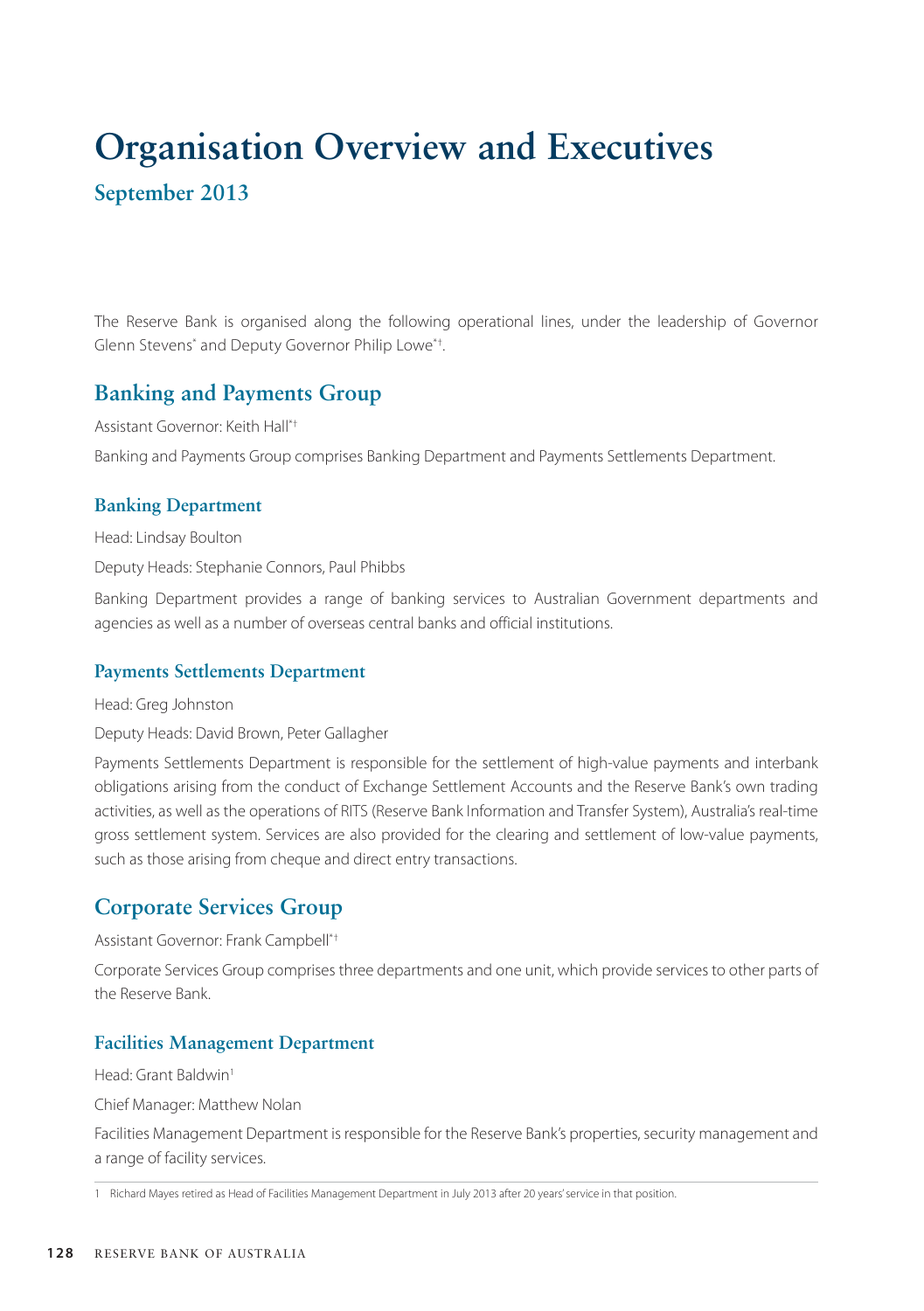# **Financial Administration Department**

Chief Financial Officer: Robert Middleton-Jones† Chief Manager: Colleen Andersen Financial Administration Department prepares the Reserve Bank's financial and management accounts.

# **Information Technology Department**

Chief Information Officer: Sarv Girn†

Chief Manager: Peter Speranza

Information Technology Department is responsible for maintaining and developing the IT functions that support the Reserve Bank's policy, operational and corporate objectives.

## **Staff Services Unit**

Chief Manager: Michael Davies

Staff Services Unit is responsible for a range of staff services, such as payroll, superannuation and travel, reporting to the Chief Financial Officer.

# **Currency Group**

Assistant Governor: Michele Bullock\*†

Currency Group is responsible for all aspects of the banknote life cycle, including the design, production and distribution of banknotes.

The Assistant Governor (Currency) is Chair of Note Printing Australia Limited (NPA), a separately incorporated, wholly owned subsidiary of the Reserve Bank. It is responsible for printing banknotes, passports and other security documents for Australia and for export. Information on NPA's governance and structure is provided in the chapter on 'Currency'.

## **Note Issue Department**

Head: Michael Andersen

#### Deputy Head: Keith Drayton

Note Issue Department is responsible for research into and development of new banknote designs and security features, and the supply of good quality/authentic banknotes to meet the community's demand. The Department manages laboratories to assess new and used banknotes, develop new security features and to assess counterfeits detected in circulation. It has an extensive public engagement program, including with commercial banks, retailers, cash-in-transit companies, law enforcement agencies and banknote equipment manufacturers. Staff actively participate in a number of international groups with the objective of minimising the threat posed by counterfeiters internationally.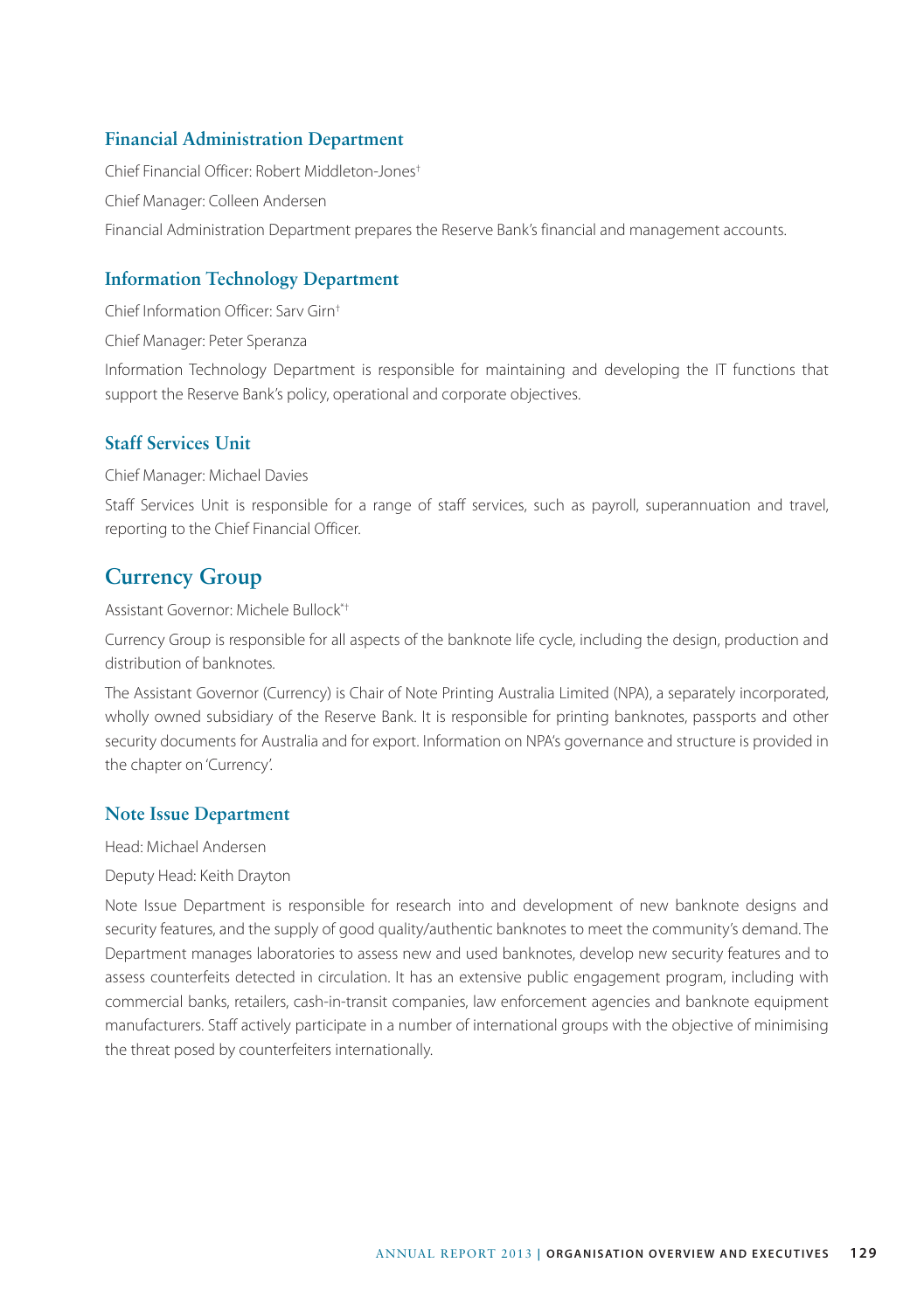# **Economic Group**

#### Assistant Governor: Christopher Kent\*

Economic Group is responsible for analysis of economic trends, both domestic and international, forecasting and research relevant to the framing of monetary policy. It comprises Economic Analysis Department and Economic Research Department.

# **Economic Analysis Department**

#### Head: Jonathan Kearns

Deputy Heads: Ellis Connolly, Marion Kohler, David Orsmond

Economic Analysis Department monitors and forecasts trends in the international and domestic economies, provides regular advice on these developments and monetary policy to the Governors and the Reserve Bank Board, liaises with various external bodies, maintains contacts with relevant external analysts, undertakes applied research and prepares reports for publication.

The Reserve Bank maintains four State Offices, covering Queensland, South Australia and the Northern Territory, Victoria and Tasmania, and Western Australia. The State Offices analyse economic conditions in regions throughout Australia and conduct liaison with individual firms and agencies in both the private and public sectors. New South Wales and the Australian Capital Territory are covered by Head Office. State Offices also provide a vehicle for communicating the workings of monetary policy to the wider community and for improving access to the Bank.

The Reserve Bank has an office in Beijing, China, which is responsible for monitoring local economic and financial developments as well as maintaining relationships with government and private entities.

## **Economic Research Department**

Head: Alexandra Heath

Deputy Head: Michael Plumb

Economic Research Department undertakes longer-term research into issues relevant to monetary policy formulation and the operation of financial markets. Results are published in the Research Discussion Paper series. The Department organises a major annual conference as well as an annual Research Workshop. In addition, it organises a program of internal seminars, hosts a number of invited academic visitors each year and is responsible for administering a comprehensive library service for the Reserve Bank.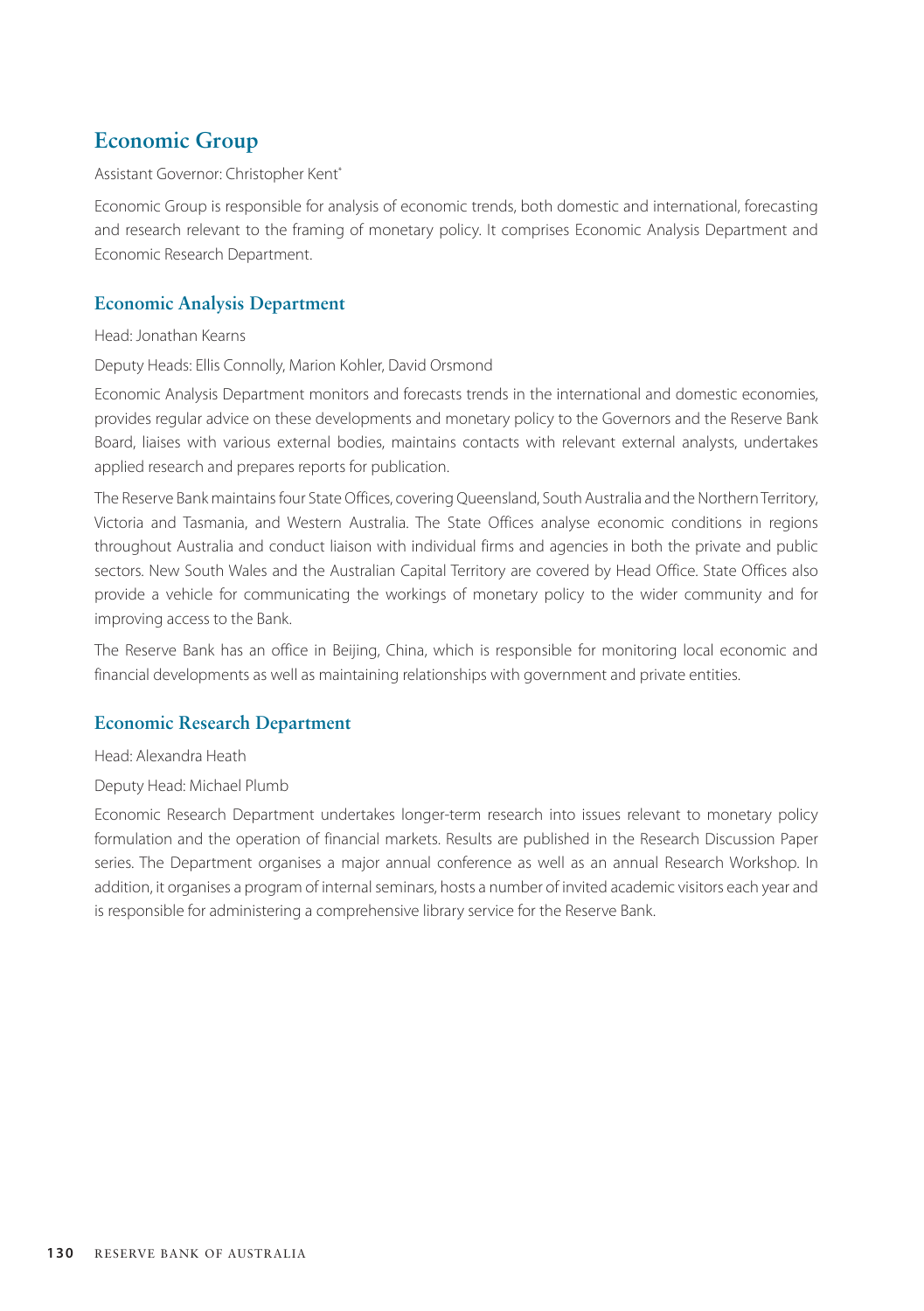# **Financial Markets Group**

#### Assistant Governor: Guy Debelle\*†

Financial Markets Group is responsible for implementing the Reserve Bank's operations in domestic and foreign exchange markets, monitoring developments in financial markets and coordinating the Bank's relationships with international institutions. The Group is divided into Domestic Markets Department and International Department.

## **Domestic Markets Department**

Head: Chris Aylmer

Deputy Head: Matthew Boge

Domestic Markets Department is responsible for the Reserve Bank's operations in the domestic money and bond markets. The Department analyses developments in domestic financial markets, including the cost and availability of finance through financial intermediaries and capital markets, and provides regular advice to the Governors and the Reserve Bank Board on these issues.

## **International Department**

Head: Chris Ryan

#### Deputy Heads: James Holloway, James Whitelaw

International Department is responsible for the Reserve Bank's foreign exchange operations, the investment of international reserve holdings of gold and foreign exchange, and the provision of regular advice on developments in international financial markets to the Governors and the Reserve Bank Board. The Department is also responsible for maintaining the Bank's relations with major international institutions.

The Reserve Bank's Representative Offices in London and New York come under the umbrella of the Financial Markets Group. The European Representative Office in London maintains liaison with central banks and other institutions and authorities in Europe, including the Bank for International Settlements and the Organisation for Economic Co-operation and Development. The New York Representative Office performs similar functions in North America. Both of these offices monitor economic and financial developments in the local markets, and are responsible for foreign exchange operations and investment of international reserves.

The Reserve Bank's investment and trading operations are supported by the Financial Markets Technology Services area.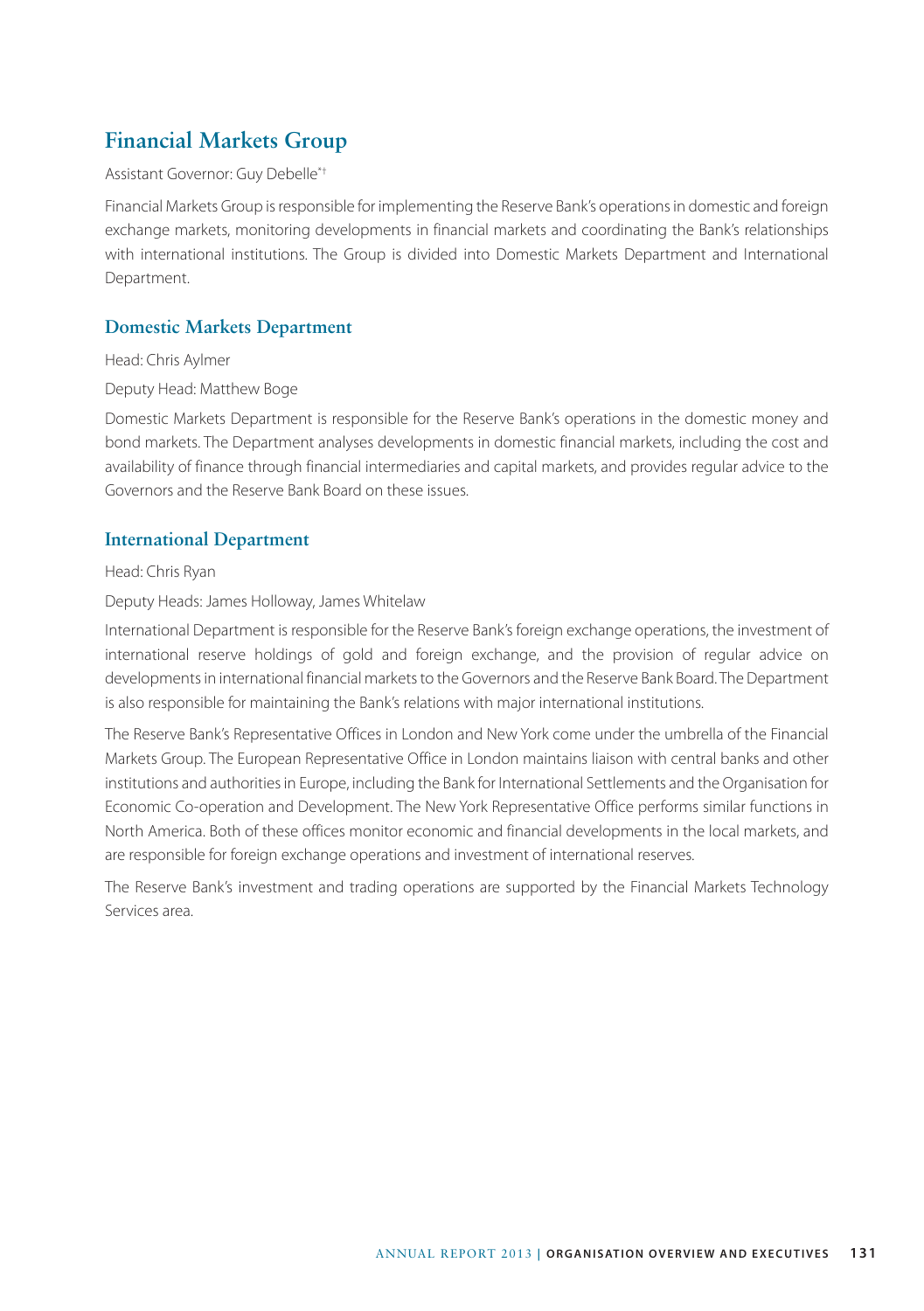# **Financial System Group**

#### Assistant Governor: Malcolm Edey\*

Financial System Group supports the Reserve Bank's role in payments system regulation and its broad responsibilities for financial system stability. The Group is divided into Financial Stability Department and Payments Policy Department.

# **Financial Stability Department**

Head: Luci Ellis

## Deputy Heads: Merylin Coombs, Carl Schwartz

Financial Stability Department analyses the implications for financial system stability of developments in the macroeconomy, financial markets and the financial sector more generally, including areas such as patterns of financial intermediation, financial products and risk management techniques. The Department provides advice on these issues to the Governors and the Reserve Bank Board and supports the Reserve Bank's representation on bodies such as the Council of Financial Regulators, the Financial Stability Board and the Basel Committee on Banking Supervision. It is responsible for producing the *Financial Stability Review*.

## **Payments Policy Department**

Head: Tony Richards

Deputy Heads: Darren Flood, Mark Manning

Payments Policy Department is responsible for developing and implementing the Reserve Bank's payments system policy. It provides analysis and advice to the Payments System Board on improving the safety and efficiency of the payments system. The Department is also responsible for oversight of Australia's clearing and settlement facilities and represents the Bank on the Committee on Payment and Settlement Systems.

# **Audit Department**

Head: Darryl Ross†‡

Audit Department is responsible for conducting independent appraisals of the Reserve Bank's activities, functions and operations to ensure that an adequate framework of internal controls has been established and is operating effectively. The Head of Audit reports to the Chair of the Audit Committee and the Deputy Governor.